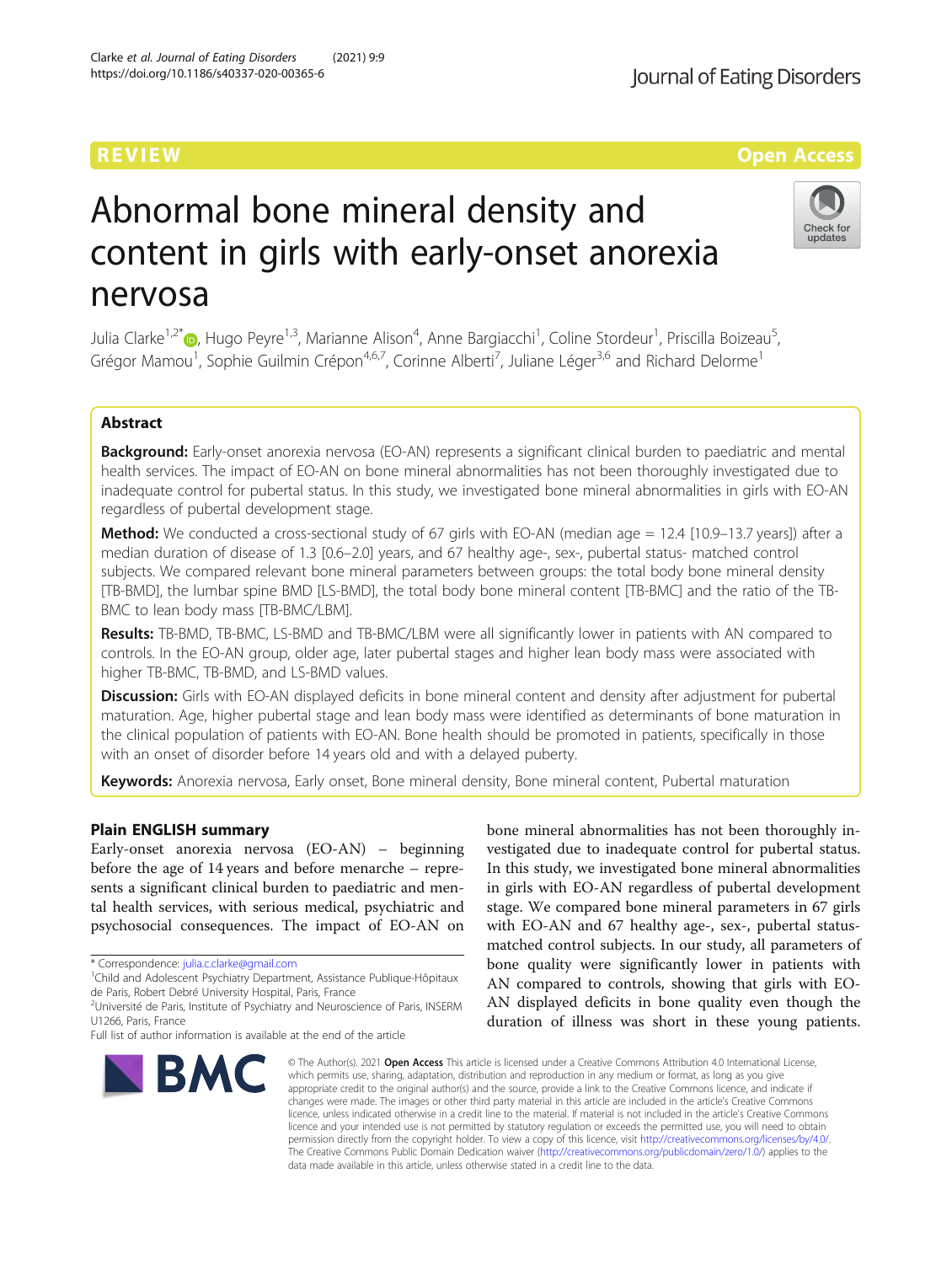Bone health should be promoted in patients, specifically in those with an onset of disorder before 14 years old and with a delayed puberty.

# Background

Anorexia nervosa (AN) is characterised by the persistent restriction of energy intake relative to requirements, leading to significantly low body weight, and an intense fear of gaining weight or becoming fat [\[1](#page-6-0)]. AN, which has a prevalence of 1% in the general population, has the highest mortality rate of all psychiatric disorders, and serious medical, psychiatric and psychosocial consequences [[2](#page-6-0), [3](#page-6-0)]. In most patients AN begins during adolescence or early adulthood, but recent studies have reported an increase in the incidence of early-onset AN (EO-AN), beginning before the age of 14 years [[4\]](#page-6-0) and before menarche  $[5]$  $[5]$ . EO-AN is a single entity in the broad spectrum of eating disorders, with a significant and specific clinical burden on paediatric and mental health services [[6,](#page-6-0) [7](#page-6-0)]. The epidemiological and clinical profile of EO-AN display some differences from AN with an onset during adolescence or early adulthood, such as a different sex ratio less unbalanced in favor of women, greater severity of symptoms and specific neurocognitive features [[8](#page-6-0), [9](#page-6-0)].

Low spine and whole-body bone mineral density (BMD) and bone mineral content (BMC) have been reported to be associated with AN [\[10](#page-6-0), [11\]](#page-6-0). These deficits result in a higher risk of spontaneous compression fractures of the vertebrae [\[12](#page-6-0)], even in adolescents [\[13](#page-6-0)]. More than 50% of adolescents with AN have a BMD more than one standard deviation lower than the mean for age, and approximately 10% of these adolescents have BMD values more than two standard deviations below the mean  $[14]$ . This negative effect of the disease on bone health has been found to persist 5 to 10 years after recovery from a severely low BMI at adolescence [[15\]](#page-6-0). In adolescents and adults with AN, the lowest body mass index (BMI) reached during the illness and the total duration of illness (from early symptoms to remission) have consistently been identified as the main factors underlying low BMD [\[13](#page-6-0), [16\]](#page-6-0). For example, mean bone density loss has been estimated at 2.5% per year in young women with active AN  $[16]$  $[16]$  $[16]$ . However, recent findings suggest that the inappropriately low bone densities of patients with AN are driven more by a deficit of bone metabolism in a critical period of development rather than by bone loss (13, [\[17](#page-6-0)]. By the age of 18 years, 95% of peak bone mass is achieved, and trabecular bone density increases by about 20% during pubertal growth [[18,](#page-6-0) [19](#page-6-0)]. Poor bone accrual and a lower peak bone mass in late childhood and early adolescence were therefore thought to have a significant effect on trabecular bone morphology and skeletal strength [[20\]](#page-6-0). Bone acquisition in late childhood is influenced mostly by pubertal stage and growth-related changes in body and skeleton size (including age, height and weight)  $[21]$  $[21]$ . During puberty, both nutritional and hormonal factors play major roles in the process of bone development. Increases in bone mineralisation are related to nutritional status (assessed by measuring weight and height) and growth hormone and sex steroid concentrations [\[22](#page-6-0)]. Oestrogens are thought to play a key role in increasing and maintaining bone mass in adolescent girls and boys [\[23\]](#page-6-0). In girls, peak bone mass gain generally occurs in late puberty, with BMD values increasing up to Tanner stage 4 [[22](#page-6-0)].

The impact of EO-AN on BMD and BMC has not been fully investigated. Previous studies were conducted in subjects with AN beginning during or after the last stages of puberty, i.e. a heterogeneous mixture of children and adolescents in terms of chronological age at AN onset, with inadequate control for pubertal status. In comparisons of patients with pubertal delay with controls (matched only for chronological age and not for Tanner stage), sampling bias may artificially increase the estimated impact of AN on BMC and BMD. We hypothesise that undernutrition has an impact in EO-AN regardless of pubertal development stage (early or late puberty), and that this effect may be greater in patients with severe pubertal delay. In this study, we aimed to fill some of these gaps in our knowledge by assessing the difference in dual-energy X-ray absorptiometry parameters between a unique cohort of girls with restrictive AN beginning before the age of 14 years and a healthy control group matched on the basis of gender, chronological age, but also pubertal status.

# **Methods**

# Populations

This study included all consecutive female patients with AN hospitalised over a period of 5 years from 2010 to 2015 at the Child and Adolescent Psychiatry Department of Robert Debré Paediatric Hospital (Paris, France). Patients were enrolled at the time of DXA acquisition, during hospitalisation in a dedicated unit for the treatment of eating disorders. Girls with a retrospective diagnosis of EO-AN were included in the study. The criteria for EO-AN diagnosis were: restrictive AN based on the DSM 5 (we retroactively reassigned the DSM-5 diagnoses for participants recruited before 2013) [[24\]](#page-6-0), with an age at onset of the disorder of less than 14 years and onset before menarche. Both pre-14 and pre-menarche age requirements were met. All patients were of European descent. At the time of data acquisition, pubertal development and amenorrhoea status were rated by experienced paediatric endocrinologists (all patients had a diagnosis of EO-AN, and they were at various stages of pubertal development at the time of the inclusion in the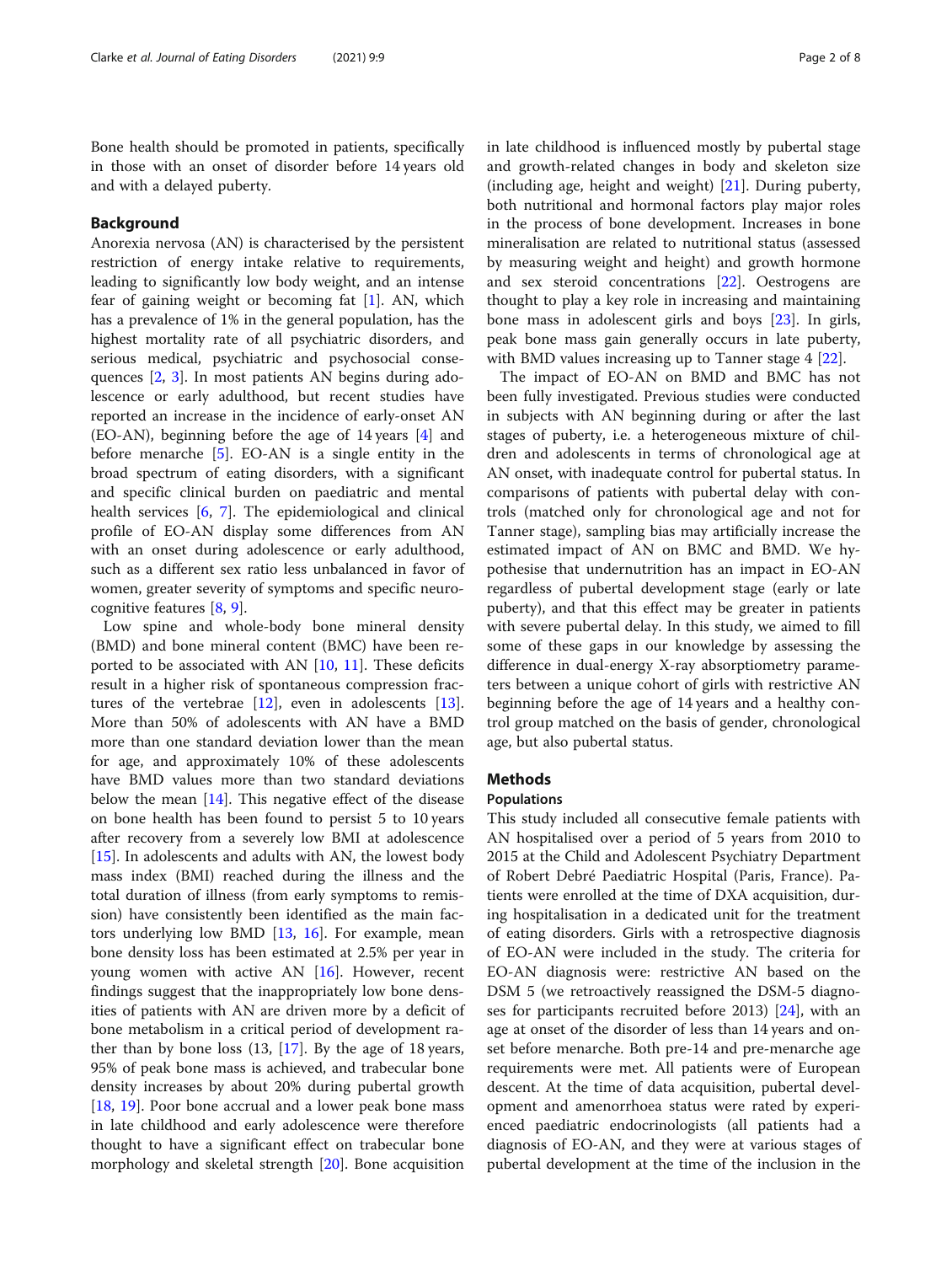study). The Tanner staging was the Tanner of breast development. The final diagnosis of AN was reached by summing the information from the Schedule for Affective Disorders and Schizophrenia for School-Age Children, Present and Lifetime Version (K-SADS-PL) [[25\]](#page-6-0) and data from clinical reports from experts in the field. We also used the K-SADS-PL to screen for comorbid psychiatric conditions.

The control individuals for this study were from a large group of healthy female children and adolescents from the general population ( $n=319$ ). They were aged 6– 20 years and were also all of European descent. These individuals were enrolled in a study aiming to establish control values for bone mineral content and body composition [[26\]](#page-7-0). At inclusion, they had no lifetime history of any chronic medical disorder, impaired growth or axis I psychiatric disorders (investigated by a questionnaire completed by the parents) and none of the controls was under any drug treatment at the time of study. Children with height, weight or body mass values more than two standard deviations on either side of the mean were excluded from the control group. None of the study participants was using hormonal contraception. Given the developmental variability of bone mineral content and body composition, all participants with EO-AN from our study were matched with control individuals for Tanner stage. We split Tanner stages into two distinct subgroups, one corresponding to Tanner stage 1 or 2 (early pubertal stages) and the other to Tanner stages 3 to 5 (late stages of puberty), to prevent a lack of power and the biases introduced by multiple testing.

Height and weight were expressed as standard deviation scores (SDS) for age and sex [\[27\]](#page-7-0). We also calculated body mass index  $(BMI)$   $(kg/m^2)$  as a SDS for age and sex [[28\]](#page-7-0). Pubertal development was assessed according to Tanner stage [[29\]](#page-7-0).

## Ethics statement

The local ethics committee approved the protocol (Comité de l'Evaluation des Projets de Recherche Biomédicale de Robert Debré).

#### Dual-energy X-ray absorptiometry

We estimated the BMC and BMD (corresponding to BMC divided by total bone area) for the total body (TB) and for the lumbar spine (LS), L2–L4, by dualenergy X-ray absorptiometry (DXA, GE Lunar Prodigy Corp., Madison. WI). Bone mineral measurements were expressed as standard deviation scores (SDS) for chronological age. TB DXA provided an estimate of body composition: lean body mass (LBM) and body fat mass (BFM), expressed as a percentage. Given the complex relationship between BMC, LBM, age and growth during puberty, we also calculated the TB-BMC/LBM ratio [\[30](#page-7-0), [31\]](#page-7-0).

#### Statistical analysis

The clinical characteristics of patients with AN and control individuals were compared in appropriate tests. Comparisons of quantitative measures between the patient and control individual groups are made using type III chronological age-adjusted tests from mixed models with a random effect on the pair. We compared relevant bone mineral (TB-BMD and LS-BMD, TB-BMC, TB-BMC/LBM) and body composition (BFM and LBM) measurements between individuals with EO-AN and controls, with adjustment for chronological age. Sensitivity analyses were also conducted separately on subjects in the early (Tanner stages 1 or 2) and late (Tanner stages 3 to 5) stages of puberty. Holms correction for multiple testing was applied to control for type 1 error. The  $p$ -values indicated in the tables are the corrected  $p$ values. We used a linear regression model to identify the clinical characteristics (chronological age (years)), BMI (SDS), Tanner status (early vs. later stages), duration of AN, fat mass (kg) and lean mass (kg) associated with our four bone mineral parameters (TB-BMD and LS-BMD, TB-BMC, TB-BMC/LBM). All tests were two-tailed. Statistical analyses were performed with SAS 8.2 software (SAS Institute Inc., Cary, North Carolina).

## Results

#### Clinical characteristics

We enrolled 134 girls in the study: 67 patients with EO-AN and 67 female control children and adolescents matched for Tanner stage (Table [1](#page-3-0)). At inclusion, the median duration of the illness was 1.3 (0.6; 2.0) years, 19% of the patients  $(n=13)$  had secondary amenorrhoea, and  $57\%$   $(n=38)$  were at Tanner stage 1 or 2. As expected, current BMI was lower for the patients with EO-AN than for the controls. For a given Tanner stage, patients with AN were older than the controls, consistent with the widely reported puberty delay in patients with EO-AN (Fig. [1](#page-3-0)).

#### Bone mineral content and body composition

As expected, patients with EO-AN had a lower BFM and a higher LBM, expressed as percentages, than the controls ( $p$ < 0.01). As shown Table [2,](#page-4-0) TB-BMD ( $p$ < 0.01), TB-BMC  $(p< 0.01)$ , LS-BMD  $(p< 0.01)$  and TB-BMC/ LBM  $(p=0.02)$  were all significantly lower in patients with AN compared to control girls (Table [2](#page-4-0), Fig. 2).

## Predictors of bone parameters in EO-AN patients

In our generalised linear regression model higher TB-BMC, TB-BMC/LBM, TB-BMD, and LS-BMD values were associated with a higher chronological age at the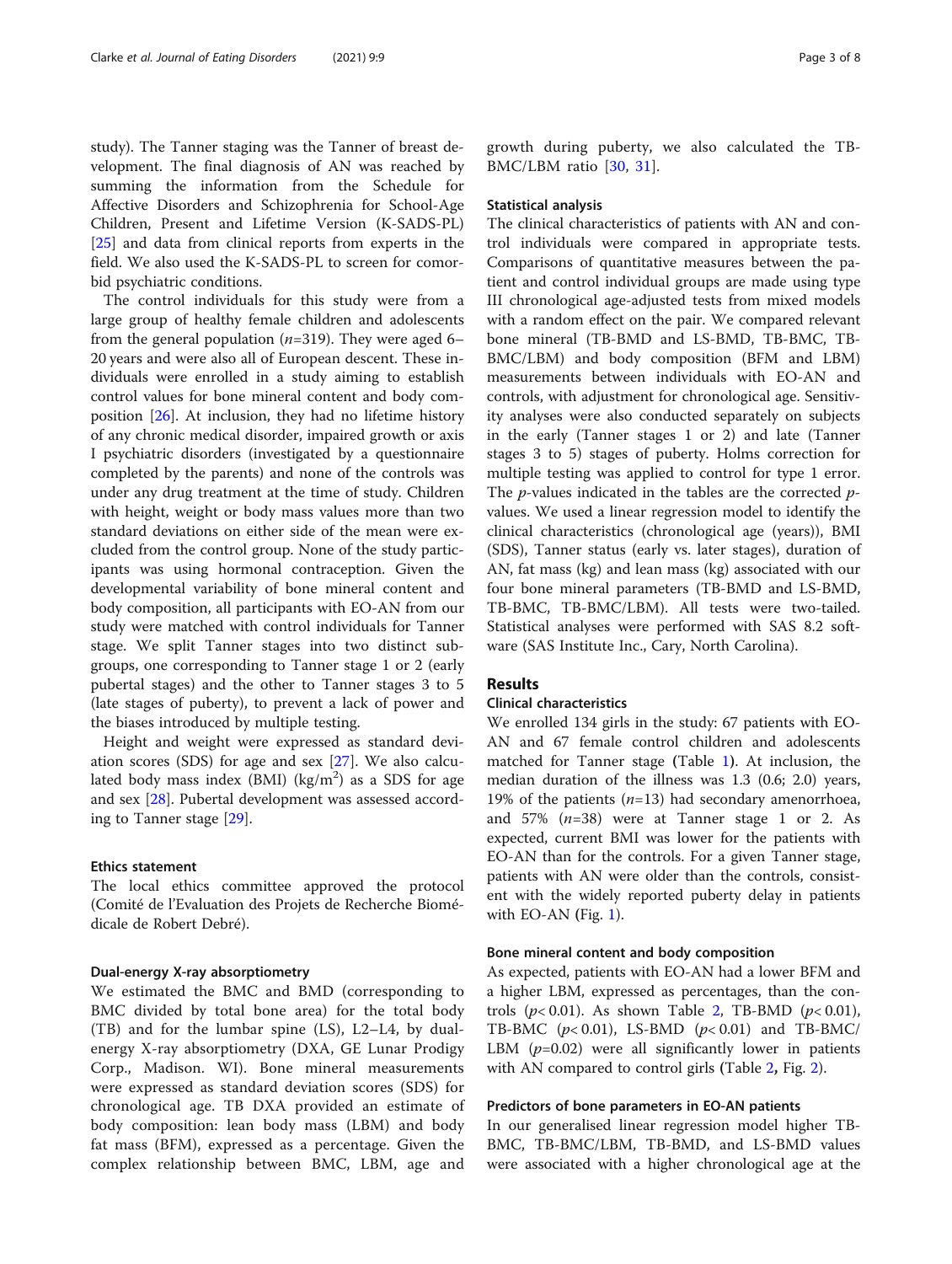|                          | <b>EO-AN patients</b>                    | <b>Control individuals</b>               | <b>Patients</b><br>vs. control<br>individuals<br><i>p</i> -value |  |
|--------------------------|------------------------------------------|------------------------------------------|------------------------------------------------------------------|--|
|                          | $N = 67$                                 | $N = 67$                                 |                                                                  |  |
|                          | median (25th percentile;75th percentile) | median (25th percentile;75th percentile) |                                                                  |  |
| Chronological age (yrs)  | 12.4 (10.9; 13.7)                        | 11.6 (9.9; 12.4)                         | p < 0.01                                                         |  |
| Tanner pubertal stage    |                                          |                                          |                                                                  |  |
| 1 and $2$                | 38 (57%)                                 | 38 (57%)                                 |                                                                  |  |
| $3$ to $5$               | 29 (43%)                                 | 29 (43%)                                 |                                                                  |  |
| Height (SDS)             | $-0.13$ ( $-0.86$ ; 1.03)                | $0.76$ ( $-0.21$ ; 1.45)                 | p<0.01                                                           |  |
| Weight (SDS)             | $-1.46$ ( $-2.01$ ; $-0.83$ )            | 0.80(0.22; 1.45)                         | p < 0.01                                                         |  |
| BMI ( $kg/m2$ )          | 14.0 (12.7; 15.2)                        | 18.1 (16.5; 20.1)                        | p < 0.01                                                         |  |
| BMI (SDS)                | $-2.20$ $(-3.25; -1.24)$                 | $0.53$ ( $-0.29$ ; 1.16)                 | p < 0.01                                                         |  |
| Secondary amenorrhoea    | 13 (19%)                                 |                                          |                                                                  |  |
| Age at EO-AN onset (yrs) | 11.0(9.5; 12.5)                          |                                          |                                                                  |  |
| Disease duration (yrs)   | $1.3$ (0.6; 2.0)                         |                                          |                                                                  |  |

# <span id="page-3-0"></span>Table 1 Clinical characteristics of the study population

In bold:  $p$ -value  $< 0.01$ 

BMI Body Mass Index, EO-AN Early Onset Anorexia Nervosa

time of inclusion  $(p< 0.001$  in all 4 models), regardless of body mass index. We also found that higher pubertal stage (Tanner 1 or 2 versus 3, 4 or 5;  $p=0.004$  for TB-BMC,  $p=0.02$  for TB-BMD and  $p=0.001$  for LS-BMD) and higher lean body mass  $(p< 0.001$  in all 4 models) were positively associated with higher TB-BMC, TB-BMD, and LS-BMD ( $p$ < 0.001 in all 4 models), regardless of body mass index and age (Table [3](#page-5-0)). Among EO-AN patients, girls at later pubertal stages had higher TB-BMC, TB-BMD, and LS-BMD values. Age, later pubertal stage and higher lean body mass were determinants of

total body and lumbar spine bone mineral content and bone mineral density in the clinical population of EO-AN patients.

# **Discussion**

This observational study provided extensive data for the assessment of bone mineral density and content in a well-characterised cohort of girls with severe restrictive AN beginning before the age of 14 years. Our findings highlight the abnormal bone mineral composition of these patients, affecting bone mineral content and, to a

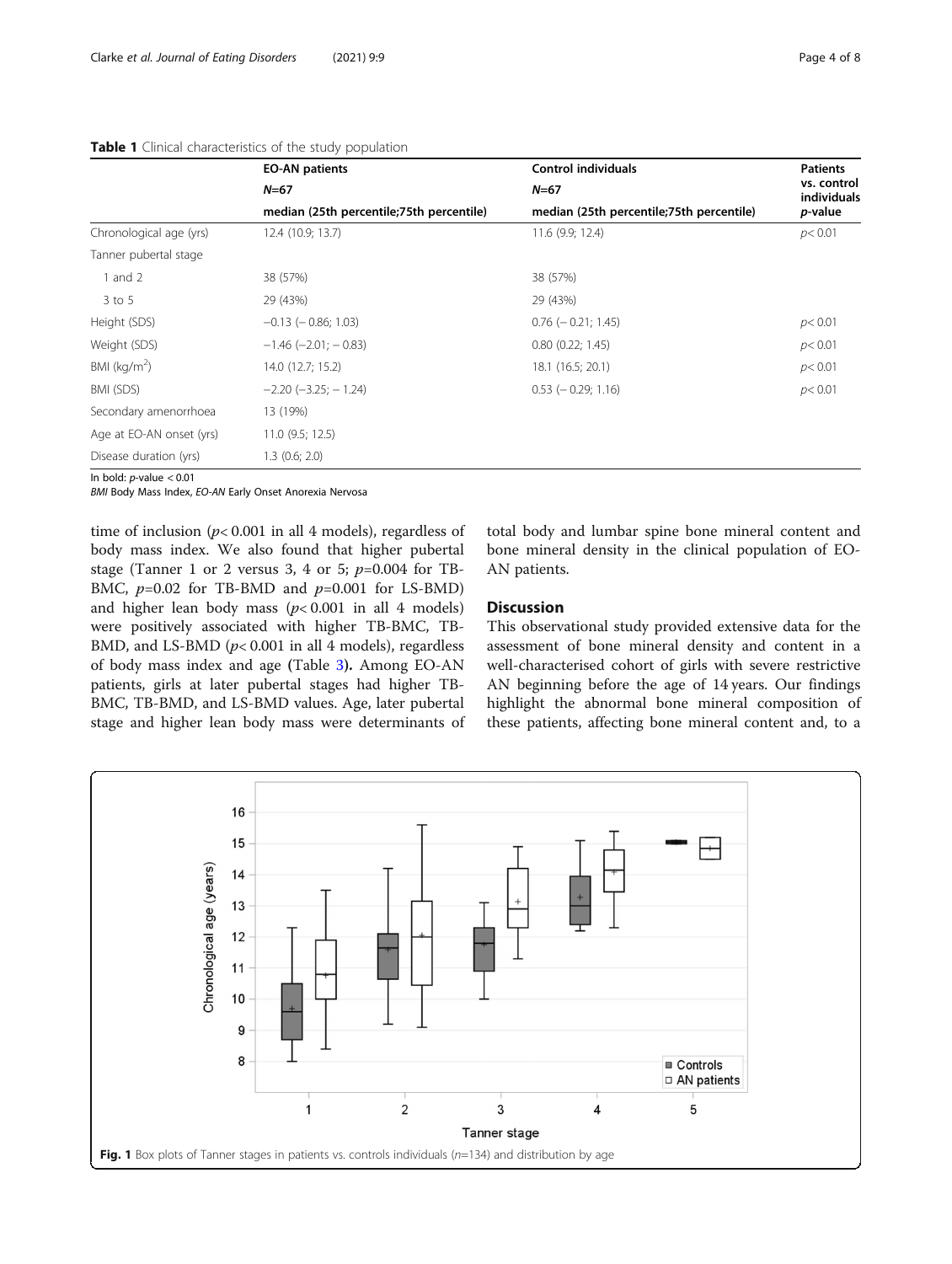|                      | <b>EO-AN patients</b>                    | <b>Control individuals</b>               | <b>Patients</b><br>vs. control<br>individuals<br>p-value |  |
|----------------------|------------------------------------------|------------------------------------------|----------------------------------------------------------|--|
|                      | $N = 67$                                 | $N = 67$                                 |                                                          |  |
|                      | median (25th percentile;75th percentile) | median (25th percentile;75th percentile) |                                                          |  |
| BFM (% total weight) | 10.9(6.6; 16.2)                          | 23.0 (18.0; 27.3)                        | < 0.01                                                   |  |
| LBM (% total weight) | 84.9 (78.1; 89.2)                        | 71.3 (67.0; 76.3)                        | < 0.01                                                   |  |
| TB LBM/height        | 171 (156; 187)                           | 187 (169; 210)                           | < 0.01                                                   |  |
| TB BMC (SDS)         | $-0.82$ ( $-1.55$ ; $-0.23$ )            | $-0.02$ ( $-0.64$ ; 0.38)                | < 0.01                                                   |  |
| TB BMC/LBM           | $0.21$ ( $-0.53$ ; 1.04)                 | $-0.32$ ( $-0.78$ ; 0.46)                | 0.02                                                     |  |
| TB BMD (SDS)         | $-0.30$ ( $-1.17$ ; 0.24)                | $-0.06$ ( $-0.74$ ; 0.60)                | < 0.01                                                   |  |
| LS BMD (SDS)         | $-0.75$ ( $-1.70$ ; $-0.09$ )            | $-0.20$ ( $-0.79$ ; 0.75)                | < 0.01                                                   |  |

<span id="page-4-0"></span>Table 2 Comparison of bone mineral characteristics and body composition in 134 children: 67 with EO-AN vs 67 Tanner stage matched control individuals, adjusted for chronological age

BFM Body Fat Mass, EO-AN Early Onset Anorexia Nervosa, LBM Lean Body Mass, TB-BMC Total Body Bone Mineral Content, TB-BMC/LBM (SDS) Ratio of the TB-BMC to Lean Body Mass (LBM), TB-BMD (SDS) Total Body Bone Mineral Density, LS-BMD (SDS) Lumbar Spine Bone Mineral Density

lesser extent, bone mineral density. Moreover, lumbar spine density was more affected than total body density. The findings of our study are consistent with those of previous studies. Previous studies on prepubertal children and children in the early stages of puberty have reported that bone mineral content is a more accurate measurement of bone acquisition than bone mineral density [\[21\]](#page-6-0). Moreover, the trabecular bone (lumbar spine) has been shown to be more severely affected than cortical bone in girls with EO-AN [[8,](#page-6-0) [9\]](#page-6-0). Women with AN beginning during adolescence are known to have a lower bone density than women developing this condition during adulthood, despite similar durations of amenorrhoea [[32\]](#page-7-0). In our study, the decrease in bone mineral content and spinal bone mineral density were very significant (about − 0.8 SDS) despite the short duration of disease. Age, later pubertal stage and higher lean body mass were determinants of bone mineral density and content in our study. Duration of illness has been previously shown to be a negative predictor of LS BMD [[13\]](#page-6-0). The duration of illness was not related with BMD and BMC probably due to the narrow range of the duration of the illness in our cohort (median of 1.3 years).

Adolescence is a time window during which bone accrual must be maximal to attain an optimal peak bone mass. Any deficits occurring during this period may be

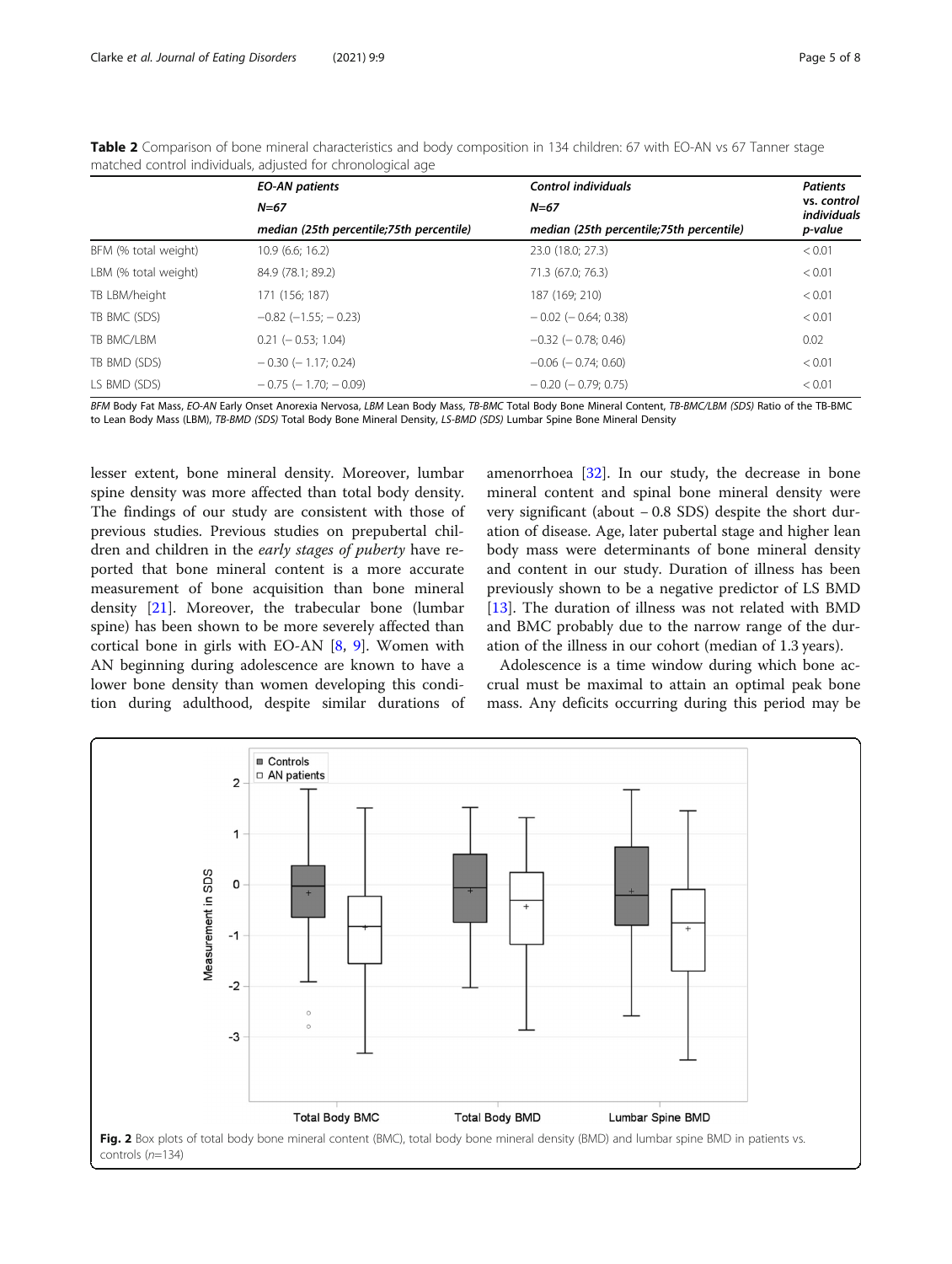<span id="page-5-0"></span>

| Table 3 Linear regression model of clinical characteristics (chronological age, BMI, Tanner status, duration of AN, amenorrhea, body |  |
|--------------------------------------------------------------------------------------------------------------------------------------|--|
| fat mass and lean body mass) associated with the four bone mineral parameters (TB-BMD and LS-BMD, TB-BMC, TB-BMC/LBM)                |  |

|                            | β      | TB BMC (SDS)<br>$N = 67$        |                    | TB BMC/LBM (%) |                           |                    |           | TB BMD (SDS)       |                    |         | LS BMD (SDS)               |         |
|----------------------------|--------|---------------------------------|--------------------|----------------|---------------------------|--------------------|-----------|--------------------|--------------------|---------|----------------------------|---------|
|                            |        |                                 |                    |                | $N = 67$                  |                    |           | $N = 67$           |                    |         | $N = 67$                   |         |
|                            |        | $IC-95%$                        | $p$ -value $\beta$ |                | $IC-95%$                  | $p$ -value $\beta$ |           | $IC-95%$           | $p$ -value $\beta$ |         | $IC-95%$                   | p-value |
| Chronological age<br>(yrs) | 166.2  | [133.92;<br>198.49]             | < 0.01             | 0.13           | [0.06; 0.20]              | < 0.01             | 0.03      | [0.02; 0.04]       | < 0.01             | 0.06    | [0.04; 0.07]               | < 0.01  |
| Pubertal stage             |        |                                 | < 0.01             |                |                           | 0.55               |           |                    | 0.02               |         |                            | < 0.01  |
| 1 and $2$                  | ref.   | ref.                            |                    | ref.           | ref.                      |                    | ref.      | ref.               |                    | ref.    | ref.                       |         |
| $3$ to 5                   | 217.25 | [71.32; 363.17]                 |                    | 0.10           | $[-0.24; 0.44]$           |                    | 0.04      | [0.01; 0.08]       |                    | 0.09    | [0.04; 0.15]               |         |
| BMI (SDS)                  | 15.45  | $[-33.00; 63.90]$ 0.53          |                    | $-0.13$        | $[-0.24: -]$<br>0.02      | 0.07               | 0.01      | [0.00; 0.02]       | 0.16               | 0.02    | [0.00; 0.04]               | 0.02    |
| FBM (kg)                   |        | $-25.10$ $[-66.67; 16.47]$ 0.23 |                    | 0.02           | $[-0.07; 0.11]$           | 0.61               | 0.01      | $[-0.01;$<br>0.00] | 0.32               | $-0.01$ | $[-0.02;$<br>0.01          | 0.45    |
| $LBM$ (kg)                 | 65.11  | [53.86; 76.35]                  | < 0.01             | 0.04           | $[-0.01; 0.08]$           | 0.10               | 0.01      | [0.01; 0.01]       | < 0.01             | 0.02    | [0.01; 0.02]               | < 0.01  |
| Disease duration (yrs)     |        | $-60.79$ [-129.85;<br>8.27]     | 0.08               |                | $-0.03$ [ $-0.19; 0.12$ ] | 0.67               | -<br>0.01 | $[-0.02;$<br>0.01  | 0.31               |         | $-0.03$ $[-0.05;$<br>0.001 | 0.06    |

BMI Body mass index, BFM Body Fat Mass, LBM Lean Body Mass, TB-BMC Total Body Bone Mineral Content, TB-BMC/LBM (SDS) Ratio of the TB-BMC to Lean Body Mass (LBM), TB-BMD (SDS) Total Body Bone Mineral Density, LS-BMD (SDS) Lumbar Spine Bone Mineral Density

permanent [\[17](#page-6-0), [33](#page-7-0)]. EO-AN is a severe disease that affects bone mineralisation before puberty and is associated with a high risk of altered bone mineralisation if symptoms persist during puberty. EO-AN had an impact regardless of pubertal development stage, and this effect was strongest in those with the most severe pubertal delay (suffering from both oestrogen deficiency and undernutrition). An inadequate skeletal mass results in fragile bones and a higher risk of fractures, both in childhood and later in life, as adults [\[34](#page-7-0), [35\]](#page-7-0). Early diagnosis and intervention are required to prevent such complications in this specific population.

One of the strengths of this study is that the pubertal delay in patients with early AN was considered by matching patients and controls for pubertal stage rather than chronological age. Indeed, the hormonal changes occurring during puberty are known to play a crucial role in bone mineralisation [[22,](#page-6-0) [23](#page-6-0)]. We found differences in bone mineral parameters between EO-AN patients and control individuals at both early (Tanner 1 or 2) and late (Tanner 3, 4 or 5) stages of puberty. Furthermore, pubertal delay was associated with a greater deficit in bone maturation. In populations of adults with chronic AN, it has been suggested that hormonal adaptations to nutrient deficiency (including hypogonadotropic hypogonadism and growth hormone resistance) mediate a loss of bone mass [\[17](#page-6-0), [36\]](#page-7-0). However, our study set-up was not appropriate for the testing of this hypothesis. Our results must be interpreted in the light of several limitations. First, AN was particularly severe in our sample of patients, who required hospitalisation in a highly specialised eating disorders unit, with the nationwide recruitment of patients particularly resistant to

ambulatory care. Our sample may not, therefore, be entirely representative of the population of girls with EO-AN (with an onset before the age of 14 and primary amenorrhea). Second, although our sample is the largest sample from this clinical population ever studied, it nevertheless remains small. Our study may therefore lack power (i) to detect subtle differences in bone mineral composition (type 2 error) and (ii) to identify some of the clinical characteristics associated with bone mineral content and density in girls with AN. Finally, it was not possible to use our data to further assess the contribution of biological mechanisms to bone deficits in anorexia nervosa. We did not assess calcium intake or physical activity, although both these factors are known to be major determinants of bone mineralisation. Further studies are required to increase our understanding of the factors affecting bone mineral content and density before the completion of pubertal development in women with early-onset AN.

# Conclusions

Even after a short duration of disease, girls with earlyonset anorexia nervosa display bone loss, with severe effects on bone mineral content and lumbar spine density. These results highlight the need for careful and appropriate monitoring of bone mineral characteristics in these patients and the importance of nutrition rehabilitation to allow pubertal development to occur, given the importance of this process for bone mineral acquisition. Girls with EO-AN may have a high risk of fracture throughout life. Bone health should, therefore, be promoted through nutritional and other interventions (e.g. avoidance of toxic substances, physical activity under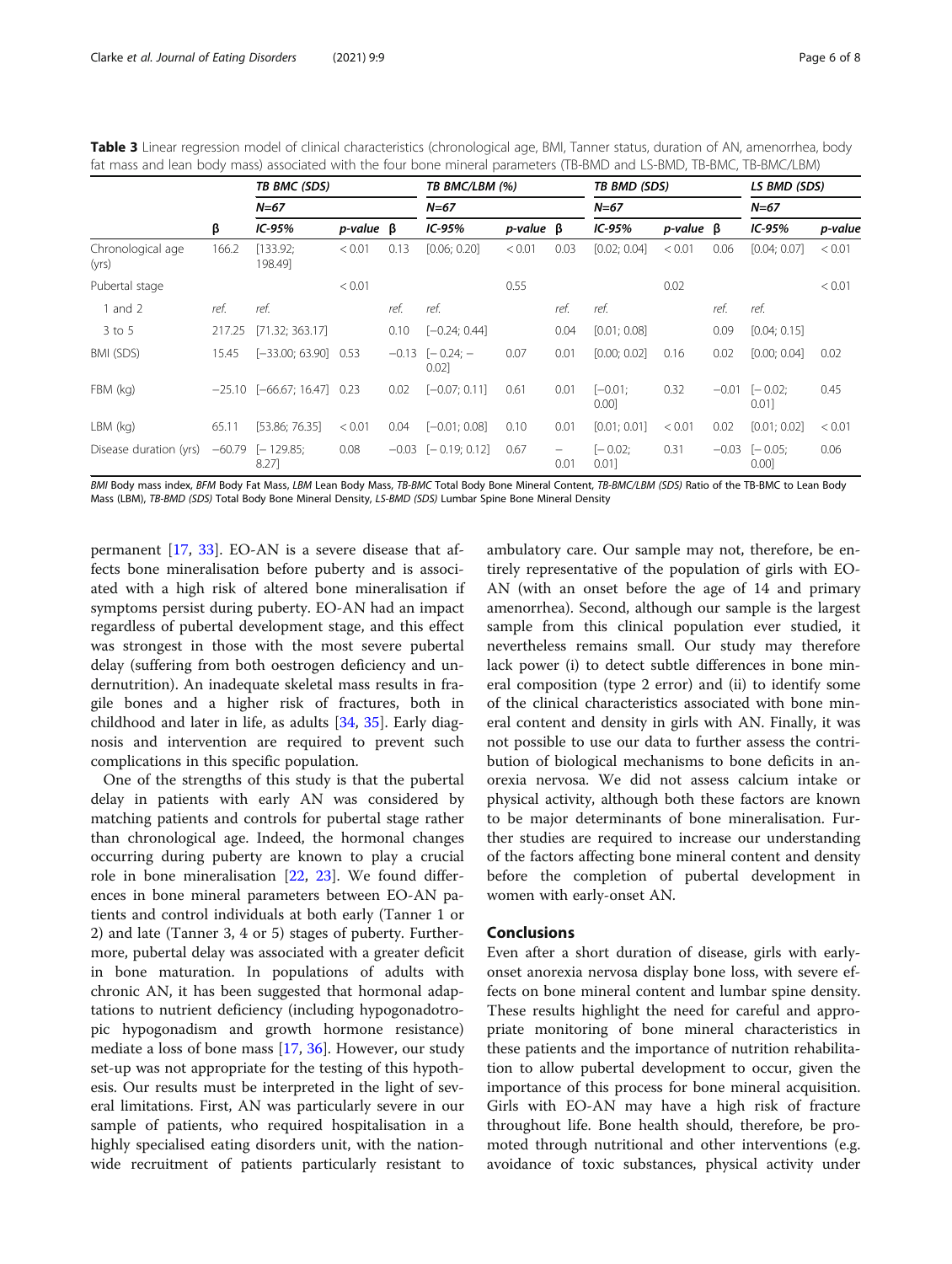<span id="page-6-0"></span>medical supervision etc.). Future studies should compare prospective bone mineral content and density in young adults with EO-AN and those with later onset of the disease, taking into account the duration of undernutrition, the pubertal delay (including age at menarche and catch-up growth), and the clinical characteristics of AN (recovery versus relapse and chronicity).

#### Abbreviations

BFM: Body Fat Mass; BMI: Body Mass Index; DXA: Dual-Energy X-ray Absorptiometry; EO-AN: Early-Onset Anorexia Nervosa; LBM: Lean Body Mass; LS-BMD: Lumbar Spine Bone Mineral Density; SDS: Standard Deviation Scores; TB-BMC/LBM: Ratio of the Total Body Bone Mineral Content to Lean Body Mass; TB-BMC: Total Body Bone Mineral Content; TB-BMD: Total Body Bone Mineral Density

#### Acknowledgements

The authors gratefully acknowledge the families who accepted to participate in this study. This work was supported by AP-HP and Paris University.

#### Authors' contributions

JC designed of the work and was a major contributor in writing the manuscript; HP contributed to the interpretation of the data and was a contributor in writing the manuscript; MA allowed for the acquisition of imaging data and was a contributor in writing the manuscript; AB, CS, GM have completed the acquisition of clinical data; PB carried out the statistical analyses; SGC carried out the statistical analyses and contributed to the interpretation of the data; CA participated in the design of the study; JL have drafted the work and substantively revised it; RD was a major contributor in writing the manuscript and substantively revised it. All authors read and approved the final manuscript.

#### Funding

Not applicable.

#### Availability of data and materials

The datasets used and/or analysed during the current study are available from the corresponding author on reasonable request.

#### Ethics approval and consent to participate

The local ethics committee approved the protocol: Comité de l'Evaluation des Projets de Recherche Biomédicale de Robert Debré.

#### Consent for publication

Not applicable.

#### Competing interests

The authors declare that they have no competing interests.

#### Author details

<sup>1</sup>Child and Adolescent Psychiatry Department, Assistance Publique-Hôpitaux de Paris, Robert Debré University Hospital, Paris, France. <sup>2</sup>Université de Paris, Institute of Psychiatry and Neuroscience of Paris, INSERM U1266, Paris, France. <sup>3</sup>Université de Paris, INSERM UMR 1141, Paris, France. <sup>4</sup>Radiology Department, Assistance Publique-Hôpitaux de Paris, Robert Debré University Hospital, Pediatric, Paris, France. <sup>5</sup>Unit of Clinical Epidemiology, Assistance Publique-Hôpitaux de Paris, Robert Debré University Hospital, Paris, France. <sup>6</sup>Department of Pediatric Endocrinology and Diabetology & Reference centre for Growth and Development Endocrine diseases, Assistance Publique-Hôpitaux de Paris, Robert Debré University Hospital, Paris, France. <sup>7</sup>INSERM UMR-S 1123 ECEVE and CIC-EC 1426, Paris, France.

#### Received: 22 September 2020 Accepted: 22 December 2020 Published online: 10 January 2021

#### References

1. American Psychiatric Association. Diagnostic and Statistical Manual of Mental Disorders: American Psychiatric Association; 2013. [cité 1 mai 2015].

1. (DSM Library). Disponible sur: [http://dsm.psychiatryonline.org/doi/book/1](http://dsm.psychiatryonline.org/doi/book/10.1176/appi.books.9780890425596) [0.1176/appi.books.9780890425596.](http://dsm.psychiatryonline.org/doi/book/10.1176/appi.books.9780890425596)

- 2. Arcelus J, Mitchell AJ, Wales J, Nielsen S. Mortality rates in patients with anorexia nervosa and other eating disorders. A meta-analysis of 36 studies. Arch Gen Psychiatry. 2011;68(7):724–31.
- 3. Excess mortality, causes of death and prognostic factors in anorexia nervosa. - PubMed - NCBI [Internet]. [cité 14 nov 2018]. Disponible sur: <https://www.ncbi.nlm.nih.gov/pubmed/19118319>.
- 4. Lask B, Bryant-Waugh R. Eating disorders. Br J Hosp Med. 1993;49(8):531–3.
- 5. Russell GF. Premenarchal anorexia nervosa and its sequelae. J Psychiatr Res. 1985;19(2–3):363–9.
- 6. Nicholls DE, Lynn R, Viner RM. Childhood eating disorders: British national surveillance study. Br J Psychiatry J Ment Sci. 2011;198(4):295–301.
- 7. Pinhas L, Morris A, Crosby RD, Katzman DK. Incidence and age-specific presentation of restrictive eating disorders in children: a Canadian Paediatric Surveillance Program study. Arch Pediatr Adolesc Med. 2011;165(10):895–9.
- 8. Mouren-Simeoni MC, Bouvard MP. Anorexie mentale chez l'enfant prépubère: particularités cliniques et évolutives. In: Neuropsychiatrie de l'enfance et de l'adolescence: Elsevier; 1993. p. 291-5. [cité 29 avr 2015]. Disponible sur: <http://cat.inist.fr/?aModele=afficheN&cpsidt=4815691>.
- 9. van Noort BM, Lohmar SK, Pfeiffer E, Lehmkuhl U, Winter SM, Kappel V. Clinical characteristics of early onset anorexia nervosa. Eur Eat Disord Rev J Eat Disord Assoc. 2018;26(5):519–25.
- 10. Robinson L, Aldridge V, Clark EM, Misra M, Micali N. A systematic review and meta-analysis of the association between eating disorders and bone density. Osteoporos Int J Establ Result Coop Eur Found Osteoporos Natl Osteoporos Found USA. 2016;27(6):1953–66.
- 11. Schorr M, Thomas JJ, Eddy KT, Dichtel LE, Lawson EA. Meenaghan E, et al. Bone density, body composition, and psychopathology of anorexia nervosa spectrum disorders in DSM-IV vs DSM-5. Int J Eat Disord. 2017;50(4):343–51.
- 12. Lucas AR, Melton LJ, Crowson CS, O'Fallon WM. Long-term fracture risk among women with anorexia nervosa: a population-based cohort study. Mayo Clin Proc. 1999;74(10):972–7.
- 13. Shepherd S, Kyriakou A, Shaikh MG, McDevitt H, Oakley C, Thrower M, et al. Longitudinal changes in bone parameters in young girls with anorexia nervosa. Bone. 2018;116:22–7.
- 14. Misra M, Aggarwal A, Miller KK, Almazan C, Worley M, Soyka LA, et al. Effects of anorexia nervosa on clinical, hematologic, biochemical, and bone density parameters in community-dwelling adolescent girls. Pediatrics. 2004;114(6): 1574–83.
- 15. Mumford J, Kohn M, Briody J, Miskovic-Wheatley J, Madden S, Clarke S, et al. Long-term Outcomes of Adolescent Anorexia Nervosa on Bone. J Adolesc Health Off Publ Soc Adolesc Med. 2019;64(3):305–10.
- 16. Miller KK, Lee EE, Lawson EA, Misra M, Minihan J, Grinspoon SK, et al. Determinants of skeletal loss and recovery in anorexia nervosa. J Clin Endocrinol Metab. 2006;91(8):2931–7.
- 17. Fazeli PK, Klibanski A. Effects of Anorexia Nervosa on Bone Metabolism. Endocr Rev. 2018;39(6):895–910.
- 18. ADG B-J, Faulkner RA, Forwood MR, Mirwald RL, Bailey DA. Bone mineral accrual from 8 to 30 years of age: an estimation of peak bone mass. J Bone Miner Res Off J Am Soc Bone Miner Res. 2011;26(8):1729–39.
- 19. Gabel L, Macdonald HM, HA MK. Reply to: Challenges in the Acquisition and Analysis of Bone Microstructure During Growth. J Bone Miner Res Off J Am Soc Bone Miner Res. 2016;31(12):2242–3.
- 20. Mitchell DM, Caksa S, Yuan A, Bouxsein ML, Misra M, SAM BB. Trabecular Bone Morphology Correlates With Skeletal Maturity and Body Composition in Healthy Adolescent Girls. J Clin Endocrinol Metab. 2018; 103(1):336–45.
- 21. TAL W, Liu X, Pitukcheewanont P, Gilsanz V. Bone acquisition in healthy children and adolescents: comparisons of dual-energy x-ray absorptiometry and computed tomography measures. J Clin Endocrinol Metab. 2005;90(4):1925–8.
- 22. Yilmaz D, Ersoy B, Bilgin E, Gümüşer G, Onur E, Pinar ED. Bone mineral density in girls and boys at different pubertal stages: relation with gonadal steroids, bone formation markers, and growth parameters. J Bone Miner Metab. 2005;23(6):476–82.
- 23. Singh D, Sanyal S, Chattopadhyay N. The role of estrogen in bone growth and formation: changes at puberty. Cell Health and Cytoskeleton. 2011;3:1–12.
- 24. American Psychiatric Association. Diagnostic and statistical manual of mental disorders. 5th ed. Washington: American Psychiatric Association; 2013.
- 25. Kaufman J, Birmaher B, Brent D, Rao U, Flynn C, Moreci P, et al. Schedule for Affective Disorders and Schizophrenia for School-Age Children-Present and